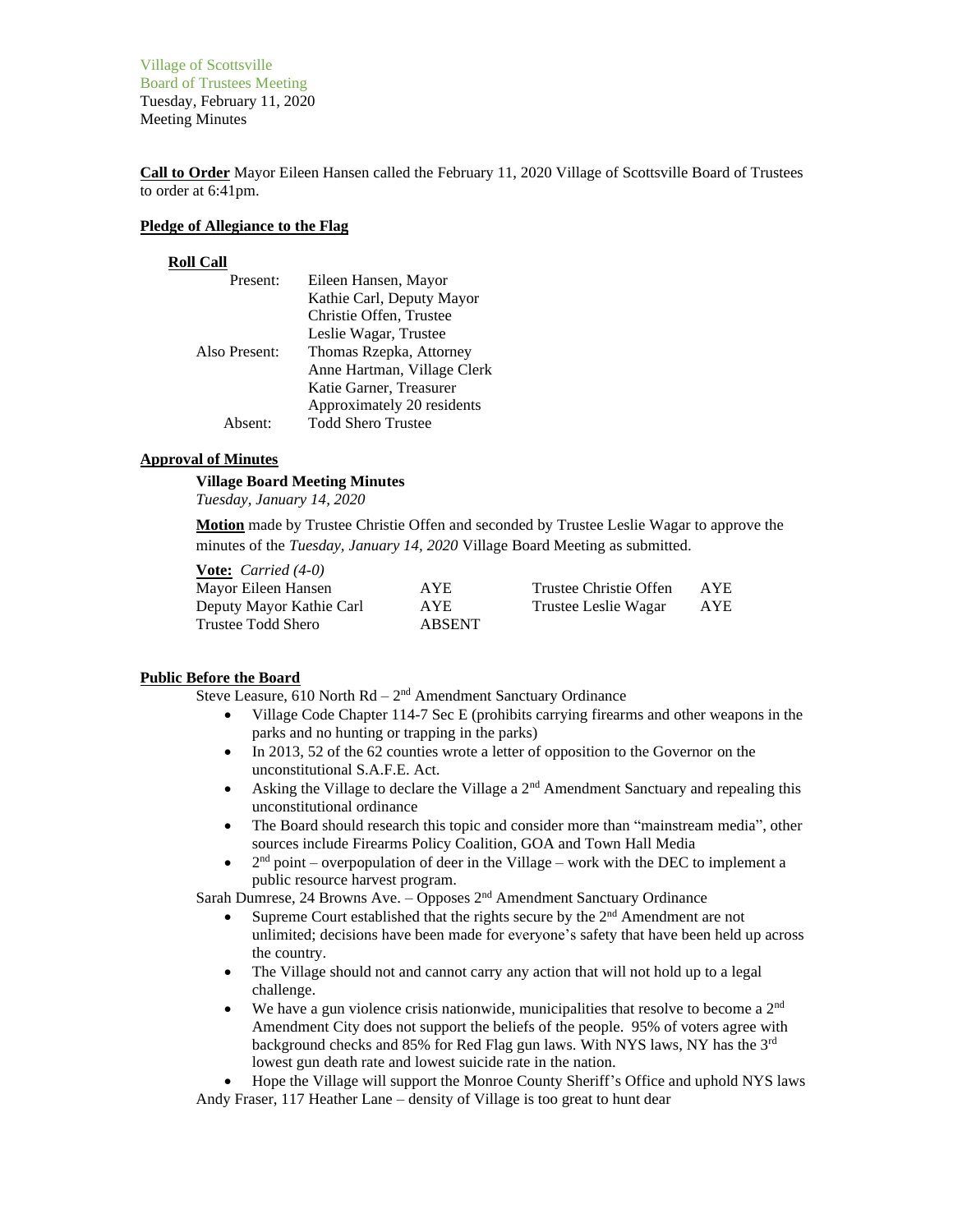Elizabeth Murry, 9 Oatka Pl – our community is at risk with laws like this imposed,

This is preemptive for future laws that are put in place for the safety of our residents, it set the right to refuse to follow state and federal laws

Mayor Hansen – Thank you, we will take all comments into consideration and nothing will be decided at this time.

Paul Hood, Right of Way Specialist,  $R G \& E$  – upgrading services throughout the Village, an easement needed to replace pipes in Browns Grove area. 1926 Mr. & Mrs. Brown deeded a small parcel to the Village for the purpose of a street. The Depression and WWII and the street was not built, 1953 RG&E placed the gas line in the ROW. Now those pipes need to be replaced. A title search shows that parcel has never been deeded back, the Village owns it. Maps included. RG&E is asking for an easement to begin the work. The easement will include indemnity clause to release the Village of all risks related to this project.

### **Public Hearing – Tax Cap Override**

*Mayor Hansen opened the Public Hearing at 7:22 pm by reading the notice posted in The Sentinel.*

# **Legal Notice Notice of Public Hearing Village of Scottsville**

**PLEASE TAKE NOTICE** that a Public Hearing will be held by the Village of Scottsville Board of Trustees on Tuesday, February 11, 2020 at 7:15pm, at the Wheatland Municipal Building, 22 Main Street Scottsville, New York to consider Property Tax Cap Local Law #1-2020 to Override the Tax Cap Levy Limit established in the General Municipal Law 3c for the 2020-2021 Fiscal Budget.

At this time and place all interested parties will be given an opportunity to speak for or against this proposed legislation.

The Proposed Local Law can be reviewed at the Village of Scottsville Office, in the Wheatland Municipal Building, 22 Main Street, Scottsville, NY during regular business hours.

*Mayor Hansen opened Public Comment at 7:23pm.*

Public Comment:

Steve Leasure, voice concern about raising taxes without direct positive impact on property values

*Mayor Hansen closed Public Comment and Opened Board Comment at 7:23 pm.* Board Comment:

Deputy Mayor Carl – This is a safety net in case we need to use it.

*Mayor Hansen closed Board Comment and the Public Hearing at 7:24 pm.*

**Motion** made by Trustee Christie Offen and seconded by Trustee Leslie Wagar to approve a local law to override the Tax Cap for the 2020-2021 budget year.

| <b>Vote:</b> <i>Carried</i> $(4-0)$ |               |                        |     |
|-------------------------------------|---------------|------------------------|-----|
| Mayor Eileen Hansen                 | AYE.          | Trustee Christie Offen | AYE |
| Deputy Mayor Kathie Carl            | <b>AYE</b>    | Trustee Leslie Wagar   | AYE |
| Trustee Todd Shero                  | <b>ABSENT</b> |                        |     |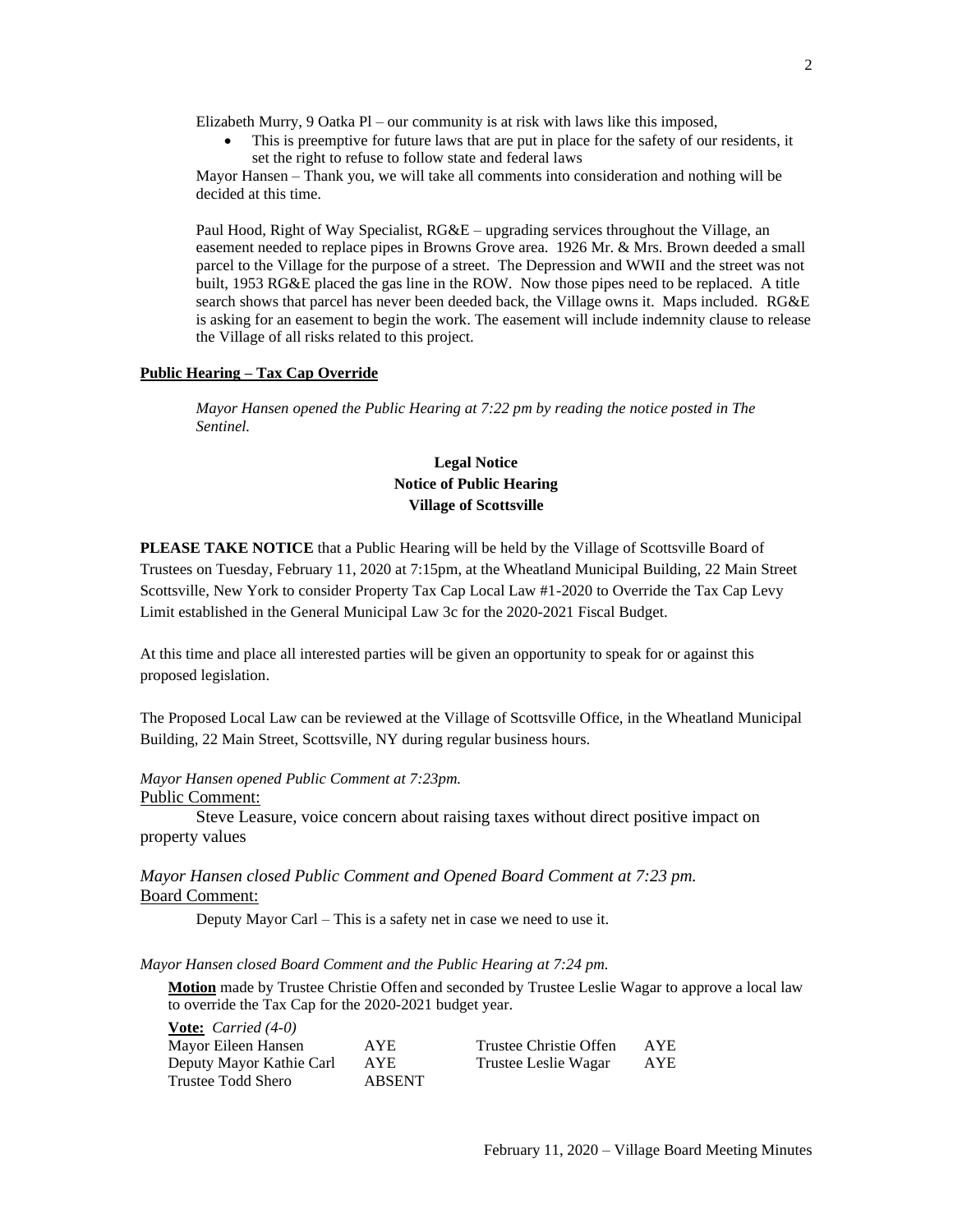### **Public Hearing – General Equipment Reserve – DPW Fisher V-Plow**

*Mayor Hansen opened the Public Hearing at 7:30 pm by reading the notice posted in The Sentinel.*

# **Legal Notice Notice of Public Hearing Village of Scottsville**

NOTICE is hereby given that the Village of Scottsville proposes the release of monies already on deposit in the General Equipment Reserve for a Fisher V-Plow, not to exceed and amount of \$9,000.00. Any resolution adopted thereafter will be subject to permissive referendum by law.

Therefore, pursuant to statute, the Board of Trustees will hold a public hearing on February 11, 2020 at 7:30 pm at the Wheatland Municipal Building, 22 Main Street, Scottsville, New York to hear all persons interested in the matter. The specific details can be obtained in the Village Office during regular business hours.

*Mayor Hansen opened Public Comment at 7:31pm.* Public Comment: No public

# *Mayor Hansen closed Public Comment and Opened Board Comment at 7:32 pm.* Board Comment:

Deputy Mayor Carl asks if the money is available, Mayor Hansen responded in the affirmative. *Mayor Hansen closed Board Comment and Public Hearing at 7:32pm.*

**Motion** made by Trustee Leslie Wagar and seconded by Trustee Christie Offen to approve the release of monies already on deposit in the General Equipment Reserve for a Fisher V-Plow, not to exceed and amount of \$9,000.00.

| <b><u>Vote:</u></b> <i>Carried</i> $(4-0)$ |               |                        |            |
|--------------------------------------------|---------------|------------------------|------------|
| Mayor Eileen Hansen                        | <b>AYE</b>    | Trustee Christie Offen | <b>AYE</b> |
| Deputy Mayor Kathie Carl                   | AYE           | Trustee Leslie Wagar   | AYE        |
| Trustee Todd Shero                         | <b>ABSENT</b> |                        |            |

### **Reports - Attorney Thomas Rzepka**

**Vote:** *Carried (4-0)*

*Planning Board* -Prepared a notice for a public hearing to combine the Planning Board and Zoning Board of Appeals

Both Boards will be abolished and recreated. The Planning Board will review this at the next Planning Board meeting for input. Public hearing in April to take effect June 1, 2020.

*RG&E Easement* – Residents must be informed. RG&E will send letters.

#### **Department Reports**

#### **Building Inspector/Code Enforcement Officer – Doug Barber**

Code Enforcement:

69 Rochester Street

Have been following up with removal of storage issues. They have been removing some of the junk, will keep on following up.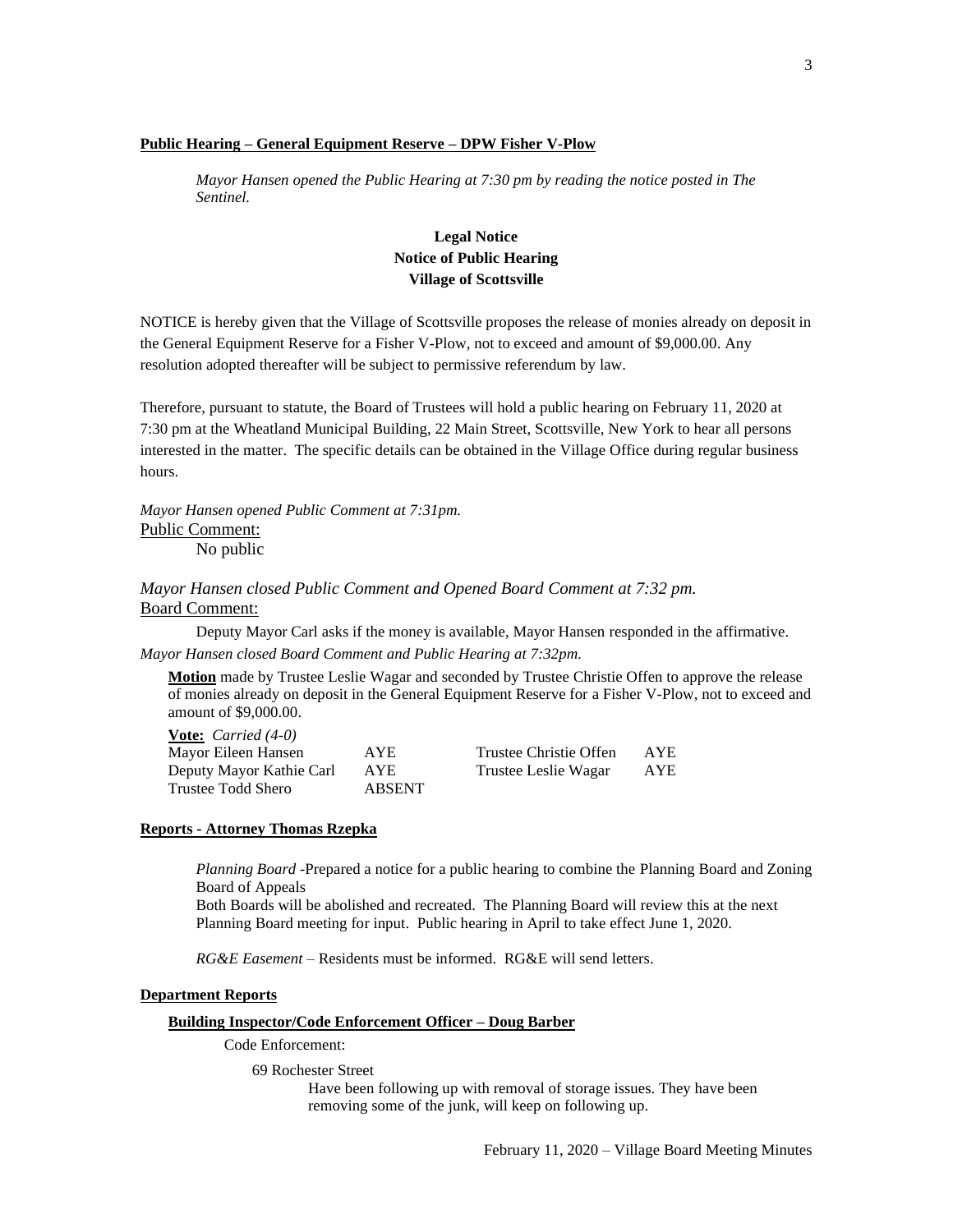Tree leaning on the rear of the building, contacting neighbor to the rear to have it trimmed.

12 Maple Street

Vacant Home, tracking down the owner to have property cleaned up 18 Browns Ave

Vacant Home, sending letter to homeowner to see if they are still repairing home, some construction looks like it's going on

# 16 Main Street

Rear garage has siding falling off. Sent a letter to the owner to have the siding repaired before more falls off due to wind or snow.

6 Scott Crescent

Storm water run-off complaint. DPW has put down stone in the right of way to hopefully alleviate the water in driveway issue. No further action by my office will resolve this issue until something has been done with the entire street drainage. Thank you to the DPW for assistance with this matter and putting down stone

### Building Dept:

CooperVision projects are moving along nicely, been working with the General Contractor on a weekly basis for necessary inspections and progress reports. Working through list of open permits from the previous years to see if they have been

completed or permit renewals are needed.

19 Main Street is currently going through a transfer of ownership, zoning compliance letter have been sent to the banks per their request.

7 Main Street - working with a resident that purchased a property on Main street to open a possible craft, antique shop.

Fire Marshall:

Starting the required annual inspections on the places of Public assembly within the Village.

FD call out on 1/27 for the improper storage of Flammable liquids, Containers on the trailer have been removed at this time.

### **DPW – Ken Bohn**

No report

New guy is working out great.

**Contents**

NYS DOT did a signage study on Chili Ave in regard to the railroad trestle height. Frequently, trucks come up to the trestle that are too high to fit under and must back up. DOT agrees that corrections are needed, they will get to that when time permits.

### **Treasurer – Katie Garner**

| Packet 1 | <b>Treasurers Report</b>                 |
|----------|------------------------------------------|
|          | AP Checking Rec                          |
|          | <b>Bank-Book Activity</b>                |
|          | <b>MM Reserve Accounts</b>               |
|          | Fund Balance Projection as of 12/31/2019 |
| Packet 2 | AP Check Listing Prepaids                |

February 11, 2020 – Village Board Meeting Minutes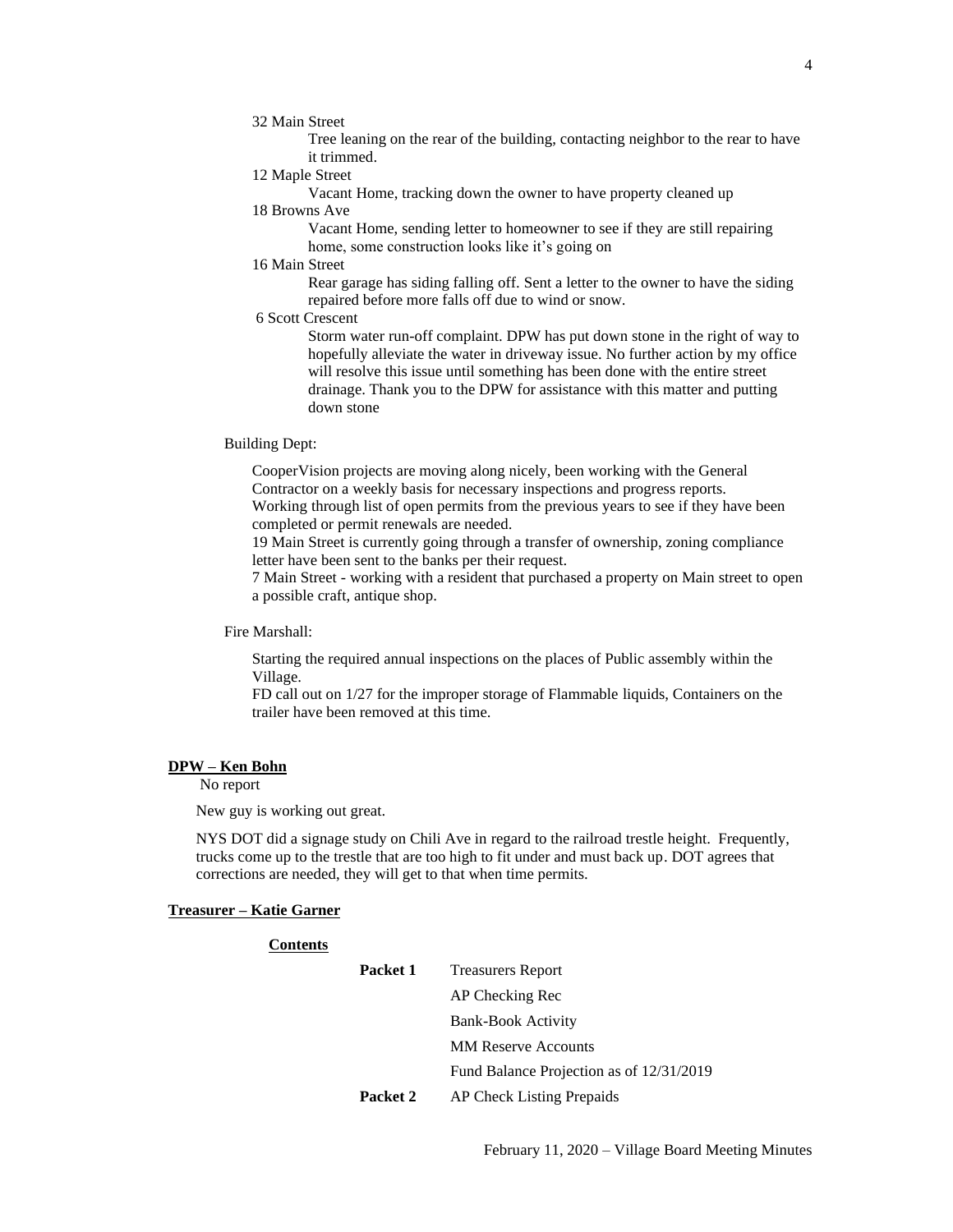| Packet 3 | AP Check Listing Payables thru $02/11/2020$ |
|----------|---------------------------------------------|
| Packet 4 | Revenue Report                              |
| Packet 5 | <b>Expense Report</b>                       |

## *Month End Close January 31, 2020*

*Prepaid Bills:*

**Motion** made by Trustee Leslie Wagar and seconded by Trustee Christie Offen to approve the prepaid bills through February 3, 2020, with totaling *\$***8,293.57**.

| <b>Vote:</b> <i>Carried</i> $(4-0)$ |               |                        |      |
|-------------------------------------|---------------|------------------------|------|
| Mayor Eileen Hansen                 | AYE.          | Trustee Christie Offen | AYE. |
| Deputy Mayor Kathie Carl            | AYE           | Trustee Leslie Wagar   | AYE. |
| Trustee Todd Shero                  | <b>ABSENT</b> |                        |      |

## *Pay Bills:*

**Motion** made by Trustee Leslie Wagar and seconded by Deputy Mayor Kathie Carl to approve payables on the AP Check Register Report through February 11, 2020, with General Payables totaling *\$***32,796.73**.

| Trustee Christie Offen<br>AYE.                           | <b>AYE</b> |
|----------------------------------------------------------|------------|
| Deputy Mayor Kathie Carl<br>AYE.<br>Trustee Leslie Wagar | <b>AYE</b> |
| <b>ABSENT</b>                                            |            |
|                                                          |            |

## **Updates:**

1099's mailed out in January

Submitted CHIPs reimbursement request totaling \$18,421.72 (LED street lighting & sidewalk grant)

Calculated and billed Town of Wheatland for annual sewer district billing

Upcoming Budget Preparation

# **Expenses:**

| <b>Overspent Lines</b> |                                    | Why?                               |
|------------------------|------------------------------------|------------------------------------|
| A.5182.4               | <b>Street Lighting Contractual</b> | <b>LED Street Light Conversion</b> |
| A.8140.1               | <b>Storm Sewer Salaries</b>        | Catch basin grant?                 |
| A.8140.4               | <b>Storm Sewer Contractual</b>     | EPG Grant?                         |

# **Suggested Budget Transfers:**

*None*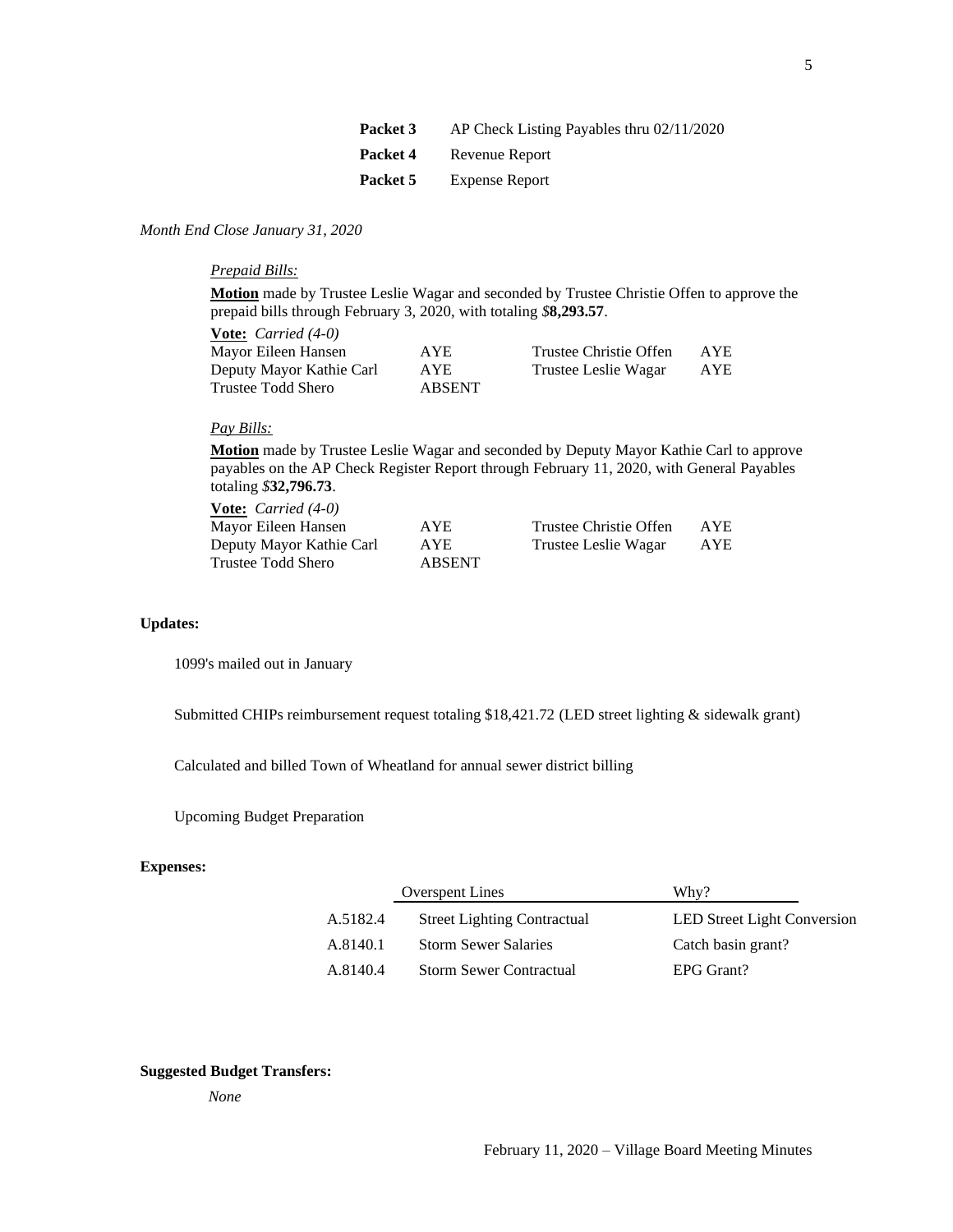#### **Suggested Board Resolution:**

*None*

### **Clerk – Anne Hartman**

Garbage Truck grant – Spoke to the DASNY representative, with things happening in Albany monies coming out are slow, also spoke to Senator Galivan's office – they have no news to report.

| Saturday, February 22, 2020 |
|-----------------------------|
| Saturday, April 5, 2020     |
| Saturday, August 1, 2020    |
| Sunday, August 16, 2020     |
|                             |

*LENS – License Event Notification Service* – By signing up for this, the NYSDMV will send us notification for any activity in an employee's driving record. This will protect the Village and equipment.

# *Employee Handbook – Background Checks*

Prior to making an offer of employment, or after making a conditional offer, the Village may conduct a job-related background check. The background check may consist of prior employment verification, professional reference checks, education confirmation, criminal background, complete driver's record and/or credit checks, as permitted by law. Third-party services may be hired to perform these checks and may be conducted throughout employment. All offers of employment and continued employment are contingent upon a satisfactory background check.

**Motion** made by Deputy Mayor Kathie Carl and seconded by Trustee Leslie Wagar to revise the section in the Employee Handbook on Background Checks as amended to inform employees that checks can be done at any time during employment, specifically driver's reports.

| <b>Vote:</b> <i>Carried</i> $(4-0)$ |               |                        |            |
|-------------------------------------|---------------|------------------------|------------|
| Mayor Eileen Hansen                 | AYE.          | Trustee Christie Offen | <b>AYE</b> |
| Deputy Mayor Kathie Carl            | AYE           | Trustee Leslie Wagar   | <b>AYE</b> |
| Trustee Todd Shero                  | <b>ABSENT</b> |                        |            |

#### *Deputy Clerk Computer delivered*

*Surplus Office Computers*

**Motion** made by Trustee Leslie Wagar and seconded by Trustee Christie Offen to surplus three office computers and recycle: all Lenova ThinkCentre serial numbers 1S7518C5UMJKGGYC, 709945US6CENVA, 7099A5US5CEPPB.

PinPoint will wipe the hard drive.

| <b>Vote:</b> <i>Carried</i> $(4-0)$ |               |                        |     |
|-------------------------------------|---------------|------------------------|-----|
| Mayor Eileen Hansen                 | <b>AYE</b>    | Trustee Christie Offen | AYE |
| Deputy Mayor Kathie Carl            | <b>AYE</b>    | Trustee Leslie Wagar   | AYE |
| Trustee Todd Shero                  | <b>ABSENT</b> |                        |     |